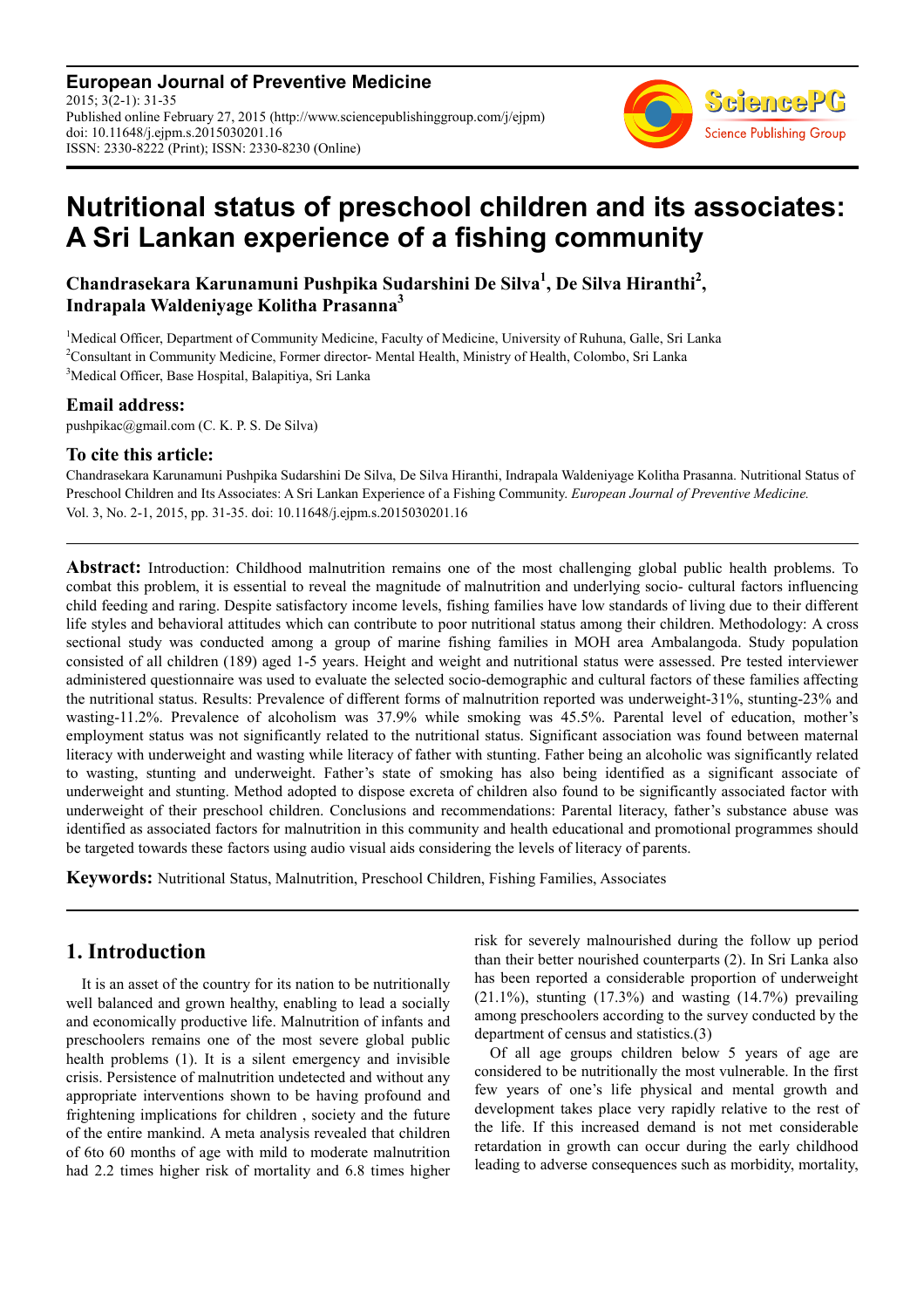reduce intellectual performances and late outcomes such as reduce work capacity and productivity (4).

To take appropriate actions to combat the malnutrition, it is essential to reveal the problem of nutrition and its underlying influencing factors, most of the time to be social, economical and cultural factors affecting the child feeding and rearing.

Being an island surrounded by the sea, marine fisheries industry is considered to be an important industry in Sri Lanka accounts to about 441, 707 populations of total fishing households (5). People of fishing communities are distinct from other communities as the fathers are most of the time away from home working hard at the sea while mother being the key figure in the home front. In spite of their satisfactory income levels they have low standards of living due to their different life style and behavioral attitudes (6). According to the Leitan majority of them are alcoholics and smokers (6).

Therefore the present study was conducted to assess the nutritional status and to probe into some selected factors affecting the nutritional status of children of 1-5 years in a fishing community in Sri Lanka.

### **2. Materials and Methods**

It was a descriptive cross sectional study carried out in the medical officer of health (MOH) area Ambalangoda, Sri Lanka. It is one of the 7 MOH areas lying along the costal belt of Galle District of Southern Sri Lanka where the marine fishing communities live.

Study population consisted of all children of age 1-5 years living in the MOH area Ambalangoda whose parents' main source of income was from marine fishing. The total number of children of aged 1- 5 years living in this area was 189 and recruited all of them into the study.

Weight and height/ length were measured using standardized salter and seca weighing scales and height measuring tape and standard height boards. In order to minimize the inter rater variability a proper training was given to the data collectors before the commencement of the survey. The accuracy and reliability of the measurements were ensured by random checking of measurements in the field.

A pretested interviewer administered questionnaire was used to collect information related to factors associated with the nutritional status of the children of 1-5 years. Face, consensual and content validity was asses to ensure the validity of data.

Z-scores were calculated for height-for-age, weight–for– height and weight-for-age. Prevalence of stunting, wasting and underweight was determined using Z scores less than -2SD of height-for-age, weight–for–height and weight-for-age

respectively of the CDC/NCHS (2000) reference standards. There after a number of cross tabulations were carried out and chi square test statistics to identify the association between the selected variables and the nutritional status of the children.

The data was analyzed by using the EPI INFO, EPI NUT and SPSS statistical software.

## **3. Results**

The study population comprised of 189 children of 1-5 years. The distribution of the sample according to the age and gender is given in Table 1.

|               |           | <b>Frequency</b> | Percentage% |
|---------------|-----------|------------------|-------------|
| Age in months | $13 - 24$ | 67               | 35.8        |
|               | $25 - 36$ | 43               | 23.0        |
|               | 37-48     | 43               | 23.0        |
|               | $49 - 60$ | 34               | 18.2        |
| <b>Sex</b>    | Male      | 92               | 49.2        |
|               | Female    | 95               | 50.8        |

Nutritional status of the population

When considering the prevalence of different forms of malnutrition in this particular population, 31% were underweight (having Z score for weight for age less than - 2SD), 23% were stunted (Z scores for height for age less than -2SD) and 11.2% were stunted (Z scores for weight for height less than -2SD).

*Table 2. Distribution of children according to the weight for age.* 

| Weight for age | Frequency | Percentage |
|----------------|-----------|------------|
| Underweight    | 58        | 31.0       |
| Normal weight  | 129       | 69.0       |
| Total          | 187       | 100.0      |

*Table 3. Distribution of children according to the height for age.* 

| <b>Height for age</b>  | Frequency | Percentage      |
|------------------------|-----------|-----------------|
| Stunted                | 43        | 23.0            |
| Normal height for age. | 144       | 77 <sub>0</sub> |
| Total                  | 187       | 100.0           |

*Table 4. Distribution of children according to the weight for height.* 

| Weight for height            | Frequency | Percentage |
|------------------------------|-----------|------------|
| Wasted                       |           | 112        |
| Normal for weight for height | 166       | 88.8       |
| Total                        | 187       | 100.0      |

Distribution of the study population according to the selected parental socio demographic characteristics are as follows.

*Table 5. Distribution of the study population according to the selected parental socio demographic characteristics.* 

| <b>Selected variable</b>        | <b>Categories</b> | Frequency | Percentage |
|---------------------------------|-------------------|-----------|------------|
|                                 | Yes               | 12        | 6.5        |
| Employment status of the mother | N <sub>o</sub>    | 175       | 93.5       |
|                                 | No schooling      | 18        | 9.6        |
| Level of education of mother    | Grade 1-5         | 22        | 11.8       |
|                                 | Grade 6-10        | 126       | 67.4       |
|                                 | $A/L$ and above   | 21        | 11.2       |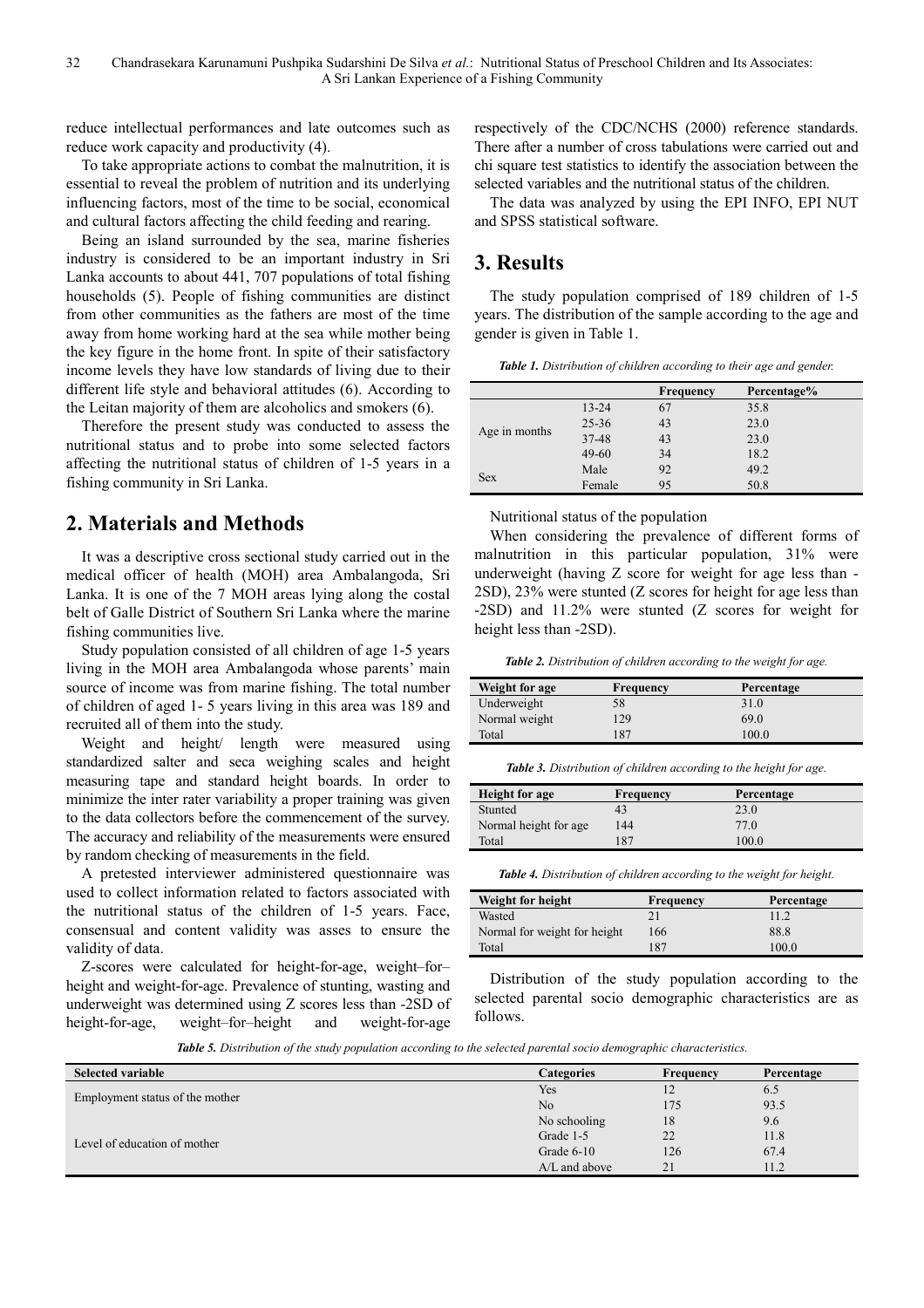| <b>Selected variable</b>                                        | <b>Categories</b> | Frequency | Percentage |
|-----------------------------------------------------------------|-------------------|-----------|------------|
|                                                                 | No schooling      | 8         | 4.3        |
|                                                                 | Grade 1-5         | 79        | 42.2       |
| Level of education of father                                    | Grade 6-10        | 91        | 48.7       |
|                                                                 | $A/L$ and above   | 9         | 4.8        |
|                                                                 | Can               | 155       | 82.9       |
| Ability of the mother to read and understand a written document | Cannot            | 32        | 17.1       |
|                                                                 | Can               | 160       | 85.6       |
| Ability of the father to read and understand a written document | Cannot            | 27        | 14.4       |
|                                                                 | Non               | 153       | 81.8       |
| Number of younger siblings                                      |                   | 33        | 17.6       |
|                                                                 | 2                 |           | 0.5        |
|                                                                 | Alcohol           | 71        | 37.9       |
| Father's substance abuse                                        | Smoking           | 85        | 45.5       |
|                                                                 | Correct           | 126       | 67.7       |
| Method of disposal of child's excreta                           | Incorrect         | 61        | 32.3       |
|                                                                 | Yes               | 84        | 44.9       |
| Using boiled cooled water for drinking                          | N <sub>0</sub>    | 103       | 55.1       |

Number of cross tabulations were done to elicit the association of the above selected factors with the three different forms of malnutrition; underweight, stunting and wasting.

| Table 6. Association of the selected socio-demographic variables with different under-nutrition indicators. |  |  |
|-------------------------------------------------------------------------------------------------------------|--|--|
|-------------------------------------------------------------------------------------------------------------|--|--|

| <b>Selected variable</b>                                           | Weight for age <-2SD<br>(underweight) | Height for age <- 2SD (stunting) | Weight for height <-2SD<br>(wasting) |
|--------------------------------------------------------------------|---------------------------------------|----------------------------------|--------------------------------------|
| Sex of the child                                                   | $X^2=0.58$ , P $>0.05$                | $X^2=1.194$ , P $>0.05$          | $X^2=0.378$ , P $>0.05$              |
| Employment status of the mother                                    | $X^2=0.78$ , P $>0.05$                | $X^2 = 2.53$ , P $> 0.05$        | $X^2 = 2.43$ , P $> 0.05$            |
| Level of education of mother                                       | $X^2 = 5.165$ , P $> 0.05$            | $X^2=4.261$ , P $>0.05$          | $X^2=0.69, P>0.05$                   |
| Level of education of father                                       | $X^2=0.528$ , P $>0.05$               | $X^2=0.124$ , P $>0.05$          | $X^2=0.02$ , P $>0.05$               |
| Ability of the mother to read and<br>understand a written document | $X^2=6.47$ , P<0.05                   | $X^2=0.55$ , P $>0.05$           | $X^2 = 7.24$ , P<0.01                |
| Ability of the father to read and<br>understand a written document | $X^2=2.49$ , P $>0.05$                | $X^2 = 5.61$ , P<0.05            | $X^2=1.92$ , P $>0.05$               |
| Number of younger siblings                                         | $X^2=0.034$ , P $>0.05$               | $X^2=0.53$ , P $>0.05$           | $X^2=3.68$ , P $>0.05$               |
| Father's alcohol consumption                                       | $X^2=6.75$ , P<0.05                   | $X^2 = 20.61$ , P<0.001          | $X^2=6.201$ , P<0.05                 |
| Father's habit of smoking                                          | $X^2 = 4.43$ , P<0.05                 | $X^2=18.9$ , P<0.001             | $X^2=0.456$ , P $>0.05$              |
| Method of disposal of child's excreta                              | $X^2=4.19$ , P<0.05                   | $X^2=0.93$ , P $>0.05$           | $X^2=1.11$ , P $>0.05$               |
| Using boiled cooled water for drinking                             | $X^2=0.4$ , P $>0.05$                 | $X^2=0.039$ , P $>0.05$          | $X^2=0.41$ , P $>0.05$               |

 $X^2$  – Chi square value

#### **4. Discussion**

The prevalence of under nutrition in this particular population was found to be 31% underweight, 23% stunting and 11.2% wasting. According to the demographic and health survey 2006/7 the under nutrition reported as stunting 17.3%, wasting 14.7% and underweight 21.1% (3) This indicates that the present study population is having higher proportion of stunting or chronic malnutrition and underweight when compared to the national figures as a whole. In the nutritional country profile published by the Food and Agriculture Organization had shown that presence of interprovincial differences in the nutritional status of preschool children (7). As the underlying determinants of nutritional status vary according to the cultural and other socio economic discrepancies prevailing across the different settings of the country may be the underlying reason for variations of nutritional status across the country.

Individual studies done in two separate locations of the country, at the north end and the south end has revealed that the malnutrition been a health problem of concern (8), (9). A study done in Weeraketiya located in Southern Sri Lanka

revealed that 59% of the children under-5 years of age had some form of malnutrition. Majority of them were wasted (42.7%). According to the same study the prevalence of underweight and stunting among these children were 41.2% and 11.8%, respectively (9). It has been reported in the war affected Jaffna peninsula the problem of malnutrition accounts to about 26% of the preschool children in the region have been suffering by acute on chronic malnutrition. Among them 15.9% are from the poor socioeconomic group (8). Hence it is evidenced that the correlation of the socio economic conditions with the state of malnutrition of the children. The same study evident the significant association between socioeconomic status and the status of growth ( $X2=25.67$ , df=8, & p<0.05). The variations in the state of malnutrition of different locations probably are due to the socio economic as well as the cultural and demographic variations across these locations.

According to the present study a significant association was found between the parents' ability to read and understand a written document, father being an alcoholic and a smoker and adoption of incorrect methods for the disposal of child's excreta.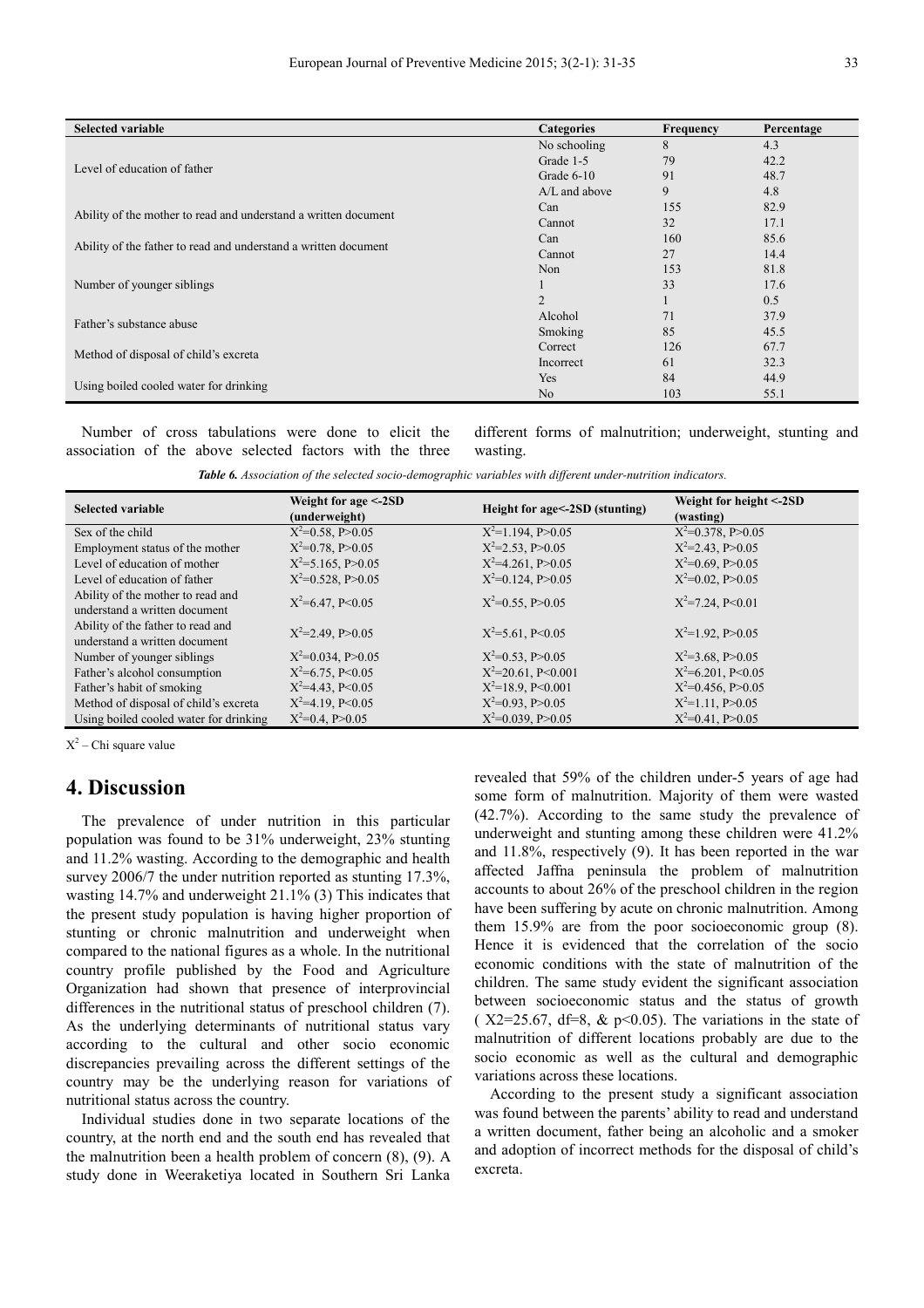Among the socio economic determinants of malnutrition of children, level of education of parents especially of mother's proven to play an important role. A study done on children attaining the age of 2 years, living in the University community health project area, Kotte in Sri Lanka mother's level of education was found to be influencing the nutritional status of children (10) Another study done on a group of children living in an urban setting, parental education was found to be influencing the nutrient intake and thereby the higher prevalence of protein energy malnutrition (11). In pace with the above results the present study also revealed a significant association between the parental education and the nutritional status of their preschool aged children.

Level of literacy of an individual is an important factor affecting one's nutritional status. The impact of maternal literacy on the nutritional status of preschool children was studied in India revealed that the children of literate mothers had better anthropometric measures than children of illiterate mothers (12). Findings of the current study also show a significant association between parental illiteracy with the malnutrition status of children, but not with the level of education of the parents.

Relationship of mother's employment status and the nutritional status of children 12- 18 months of age were examined in a study in Nicaragua and revealed a positive association of mother being a working mother and a better nutritional status (13). A contradictory result have been shown in another study where nutrient intake of children of working mothers is significantly lower than that of non working mothers while holding other factors constant (14). This particular study did not show any significant association between the employment status of the mother and the nutritional status of their children which is of different result of the previously done studies.

Environmental sanitation plays an important role in the transmission of enteropathogens and thereby diarrheal diseases. Association of proper disposal of excreta with the malnutrition is plausible as maintenance of hygienic conditions may have reduce the incidence of diarrheal diseases and this in turns affect the nutritional status of the children (15). Another study done in a diarrheal unit in large metropolitan city socio demographic indicators such as unprotected surface water, unhygienic latrine and maternal illiteracy have found to be significantly associated with severe malnutrition in their children (16).

Father's and mother's education, wealth index, source of drinking water of the household, toilet facility, and total number of children ever born to a woman are significantly associated with child malnutrition in Bangladesh (17).

Father's substance abuse is shown here to be having a negative impact on the nutritional status of the children according to the present findings. Father being an alcoholic and a smoker leading to financial instability may be the probable explanation for the above association elicited in the present study. In a survey done in Bangladesh, it has been shown that smoking five cigarettes a day in a household could lead to a monthly dietary deficit of 8000 calories,

nearly a quarter of the monthly maintenance of energy requirement of a 12 kilograms weighing child (18) further explains the above association.

# **5. Conclusion**

Significant association was found between the parental ability to read and understand a written document, father's substance abuse, adopting correct methods for the disposal of excreta with the state of under nutrition of preschool children in this community.

Health education should be delivered to this particular community using audio visual medias rather than printed materials may improve the nutritional knowledge which in turn will have positive implications on the nutritional status of the children. Health promotional programs aiming at reducing substance abuse, reaching adults as well as school children would be beneficial in improving the nutritional status of the future generations.

#### **References**

- [1] De Onis, M. and Hubicht, J.P. 1997, Anthropometric reference data for international use: recommendation from a WHO expert committee, food and nutrition bulletin, 18( 2) , 179-188
- [2] Schroeder, D. J., Brown, K.H. Nutritional status as a predictor of child survival: summarizing the association and quantifying its global impact, Bull World Health Organ. 1994; 72(4): 569– 579.
- [3] Demographic and Health Survey- 2006/07, Department of Census and Statistics, Colombo, Sri Lanka, Chapter 11 - Nutrition of children and women, pp135- 158
- [4] Garrows, J.S., Human nutrition dietatics, Chapter 2; 1987, pp 13-15
- [5] Department of census and statistics, Statistical abstract 2001, Chapter 7
- [6] Leitan, T. 1995, Women in the fishing industry, Center for society and religion.
- [7] Nutrition country profile Sri Lanka, 2010, Nutrition and consumer protection, Food and agriculture organization retrived from http://www.fao.org. Retrieved on 20/9/2014
- [8] Elankumaran, C. 2003, Malnutrition in pre-school children of Jaffna Society- A post-exodus statistical perspective proceedings at the 9th International conference on Sri Lanka Studies, 28th – 30th November 2003, Matara, Sri Lanka
- [9] Peiris, T.D.R..and D.G.N.G. Wijesinghe, Nutritional Status of under 5 Year-Old Children and its Relationship with Maternal Nutrition Knowledge in Weeraketiya DS division of Sri Lanka, Tropical Agricultural Research, 2010, 21(4): 330 - 339
- [10] Rajapaksha, L. and Fernando, D. N. 1987, Sex difference as a risk factor in child malnutrition, Ceylon journal of child health; pp 17-25
- [11] Wickramasinghe, N., Gunawardana, D. G., Wickramanayaka, T. M. 1989, Factors influencing the nutritional status of infants and preschool children of the urban poor, Ceylon Journal of Medical Sciences; 32(1): 929-941